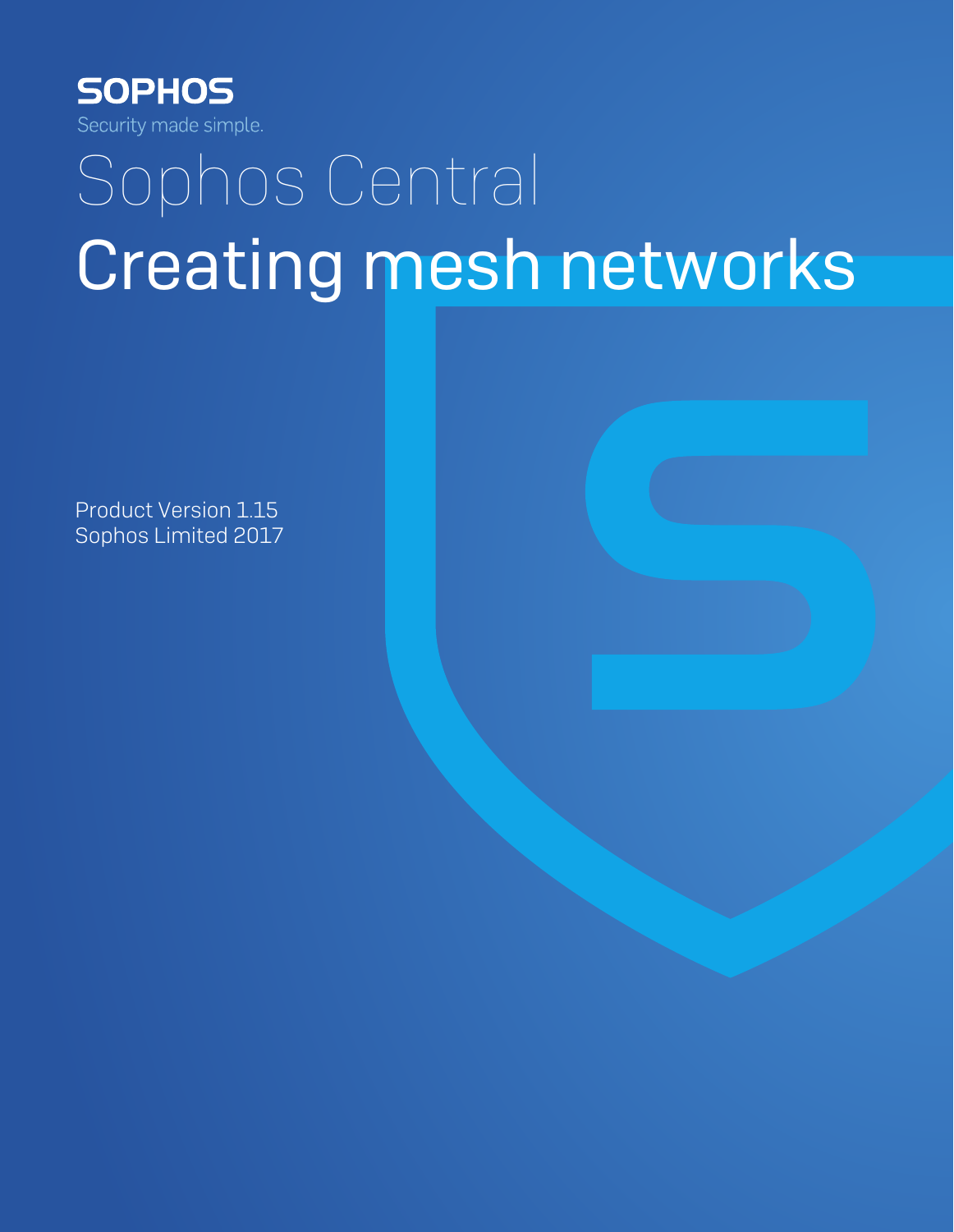### Contents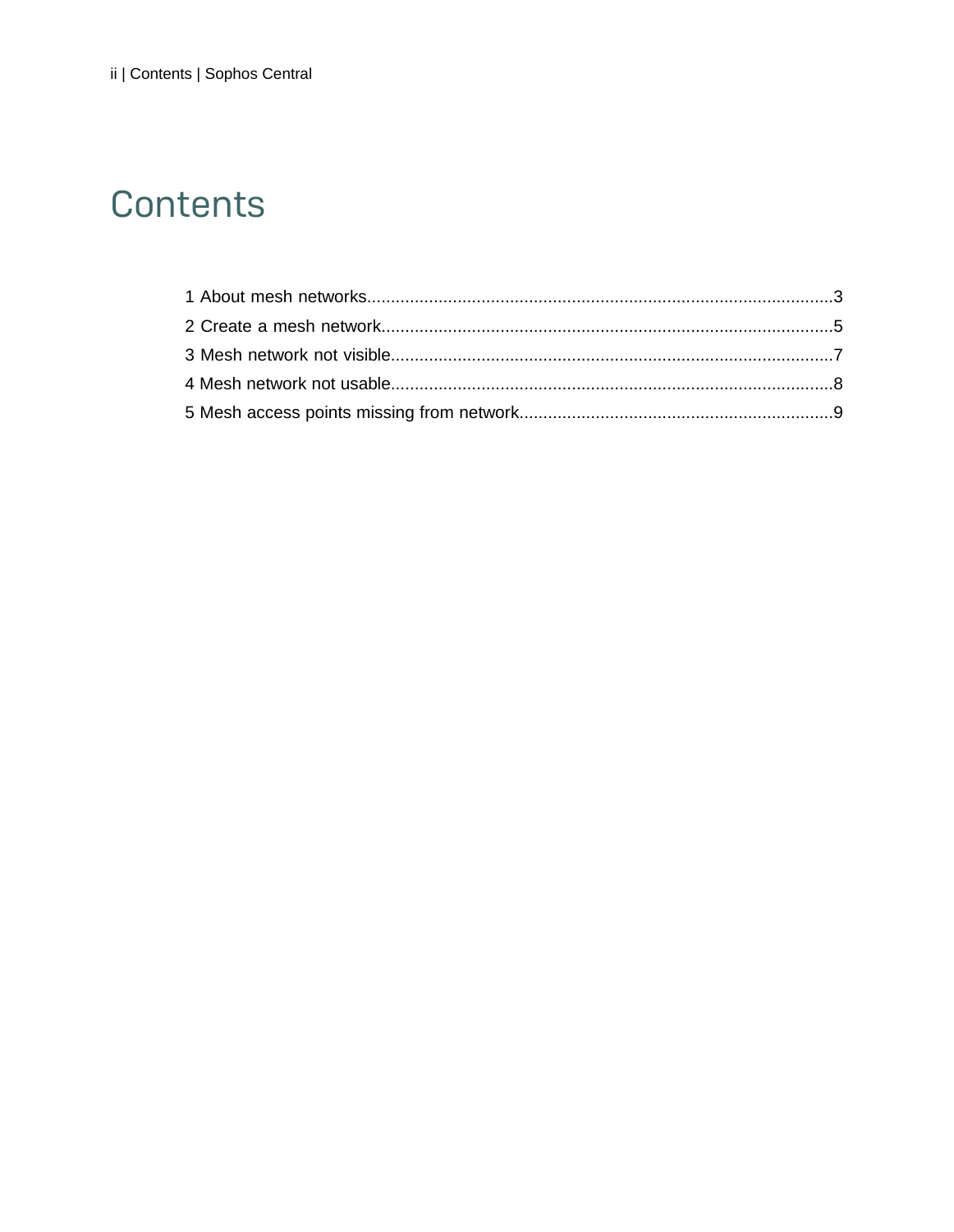### <span id="page-2-0"></span>1 About mesh networks

Using an AP as a mesh client with 5 GHz effectively reduces the maximum throughput by 50% per hop, because all data sent to the AP needs to be forwarded to the other AP, taking up additional airtime. Therefore we recommend to set the root AP to 5 GHz and the clients to 2.4 GHz. When an AP boots which is configured to use the mesh network, it tries to connect via cable to the service. If this does not work, it turns into a repeater AP and scans if the mesh network is visible. If yes, it will join the mesh network as a client. The access points realize by themselves if they are root, repeater (mesh) or bridge access points in the network.

### Deployment possibilities

Mesh mode enables you to have multiple access points where one is the root AP and the others are repeater APs, called mesh APs. There can be multiple root APs. Mesh APs can broadcast the SSID from the root AP to cover a larger area without cabeling each AP.



A mesh network can also be used to bridge Ethernet networks without laying cables. To run a wireless bridge you have to plug your second Ethernet segment into the Ethernet interface of the mesh access point.The first Ethernet segment is the one on which the root access point connects to the service.



#### Good to know

There are some things you should know about mesh networks:

- At least one access point needs a LAN connection.
- Mesh access points need to be on the same channel to make a communication possible.
- Avoid using dynamic channel selection as after a reboot the channels of the APs may differ.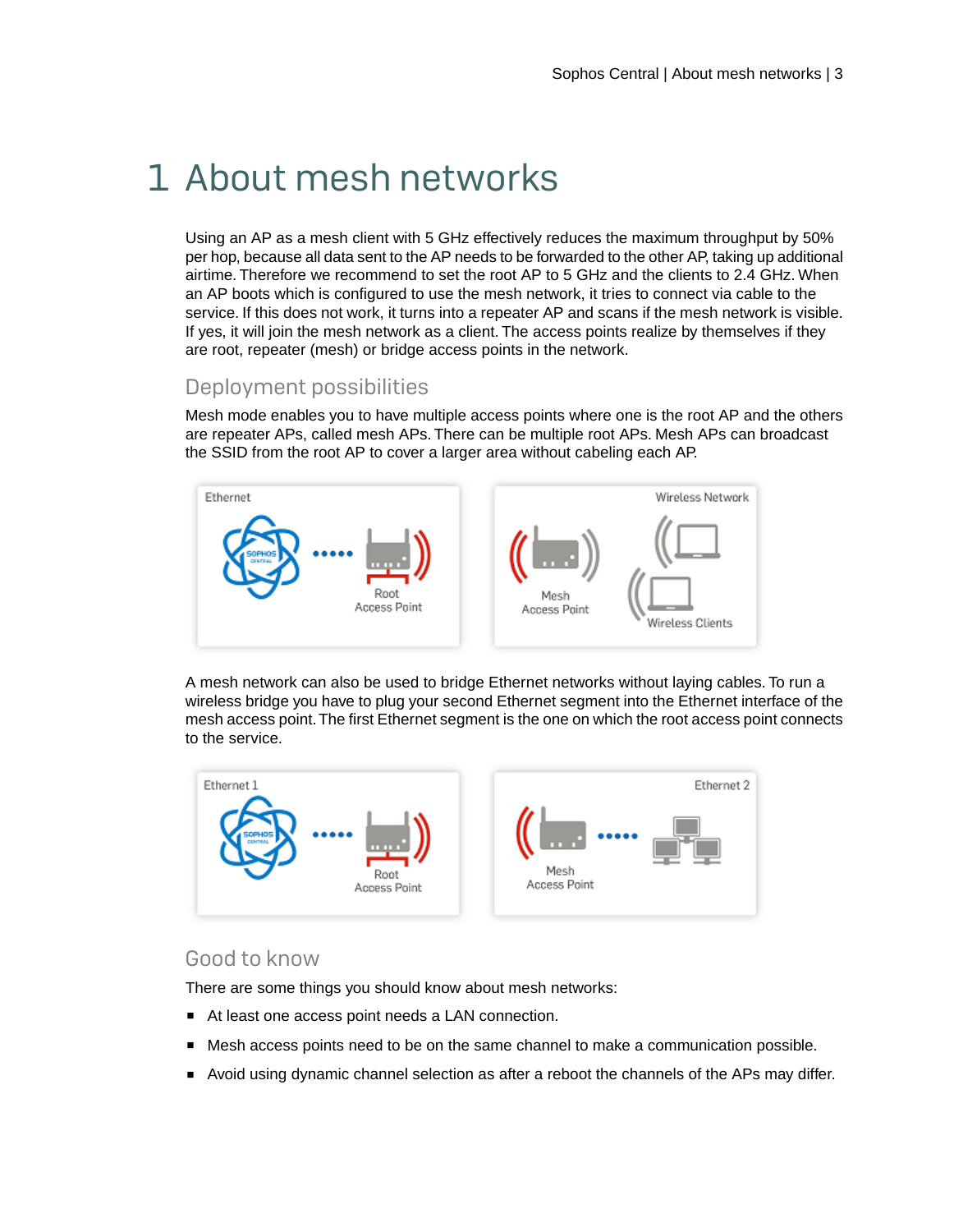- The mesh network may need up to five minutes to be available after configuration.
- You can have only one mesh SSID.
- A mesh network can be realized only with Sophos access points.
- For setting up a mesh network you need to create a new SSID.
- There is no automatic takeover of the root AP. The decision to connect to mesh happens during the boot.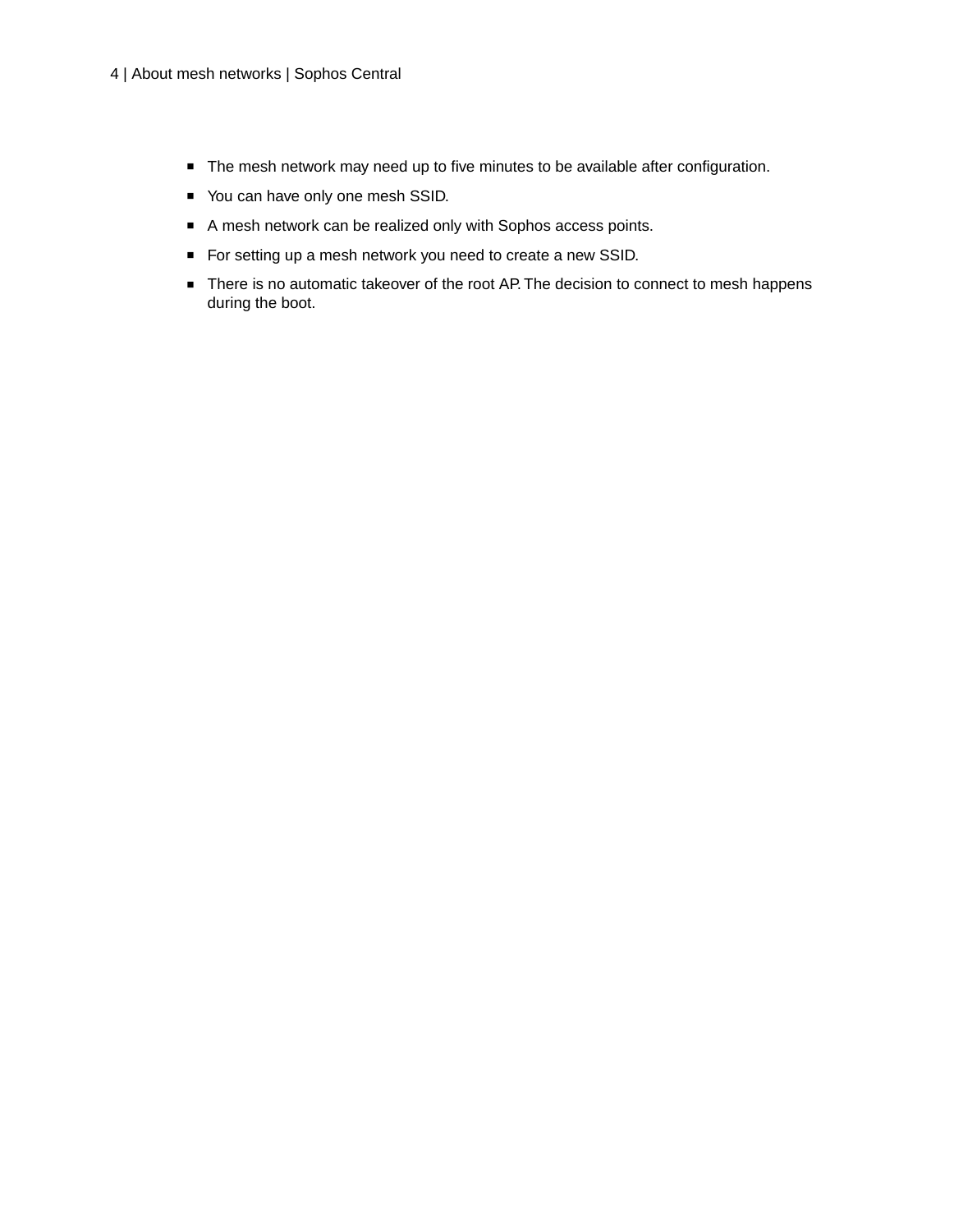### <span id="page-4-0"></span>2 Create a mesh network

Creating a mesh network will generate a WPA2-personal network with a randomly generated passphrase which will be automatically shared among all access points that are configured to broadcast the mesh SSID. The mesh ID is not visible to the administrator.

### About this task

A mesh network can implement a wireless bridge or a wireless repeater.

#### Procedure

- 1. Connect all access points you want to have in the mesh network to the required LAN network.
- 2. Register them under **Wireless** > **Access Points** > **Register**.
- 3. Ensure that the APs are connected to an SSID.
- 4. Set the same channel on all APs on the 5 GHz band or set **Autochannel**.

**Note:** Do not use **Dynamic Background Channel Selection** as then the channel could change after a reboot.

- 5. Create a new SSID (**Wireless** > **SSIDs** > **Create**).
	- a) Enter the name for the **SSID**.
	- b) Select a frequency band.

**Note:** We recommend to use the 5 GHz band as the throughput is higher.

- c) Click **Next** and assign the access points by selecting them in the list.
- d) Go to **Advanced Settings** > **Mesh** and select **Enable mesh mode**.
- e) Save your settings.
- 6. Navigate to the access points list and wait until the status of the access points is **up to date**.
- 7. Disconnect the mesh AP from the LAN network and place it at the intended location.
- 8. Reboot the access points (power off and on).

#### **Results**

The mesh network is available after a few minutes. It is not visible to end users.

#### What to do next

To disable the mesh network, delete the SSID.

#### **Troubleshooting**

If **Enable mesh mode** is not displayed:

■ Create a new SSID.

If a second mesh SSID does not work:

■ You can only have one SSID with mesh mode enabled.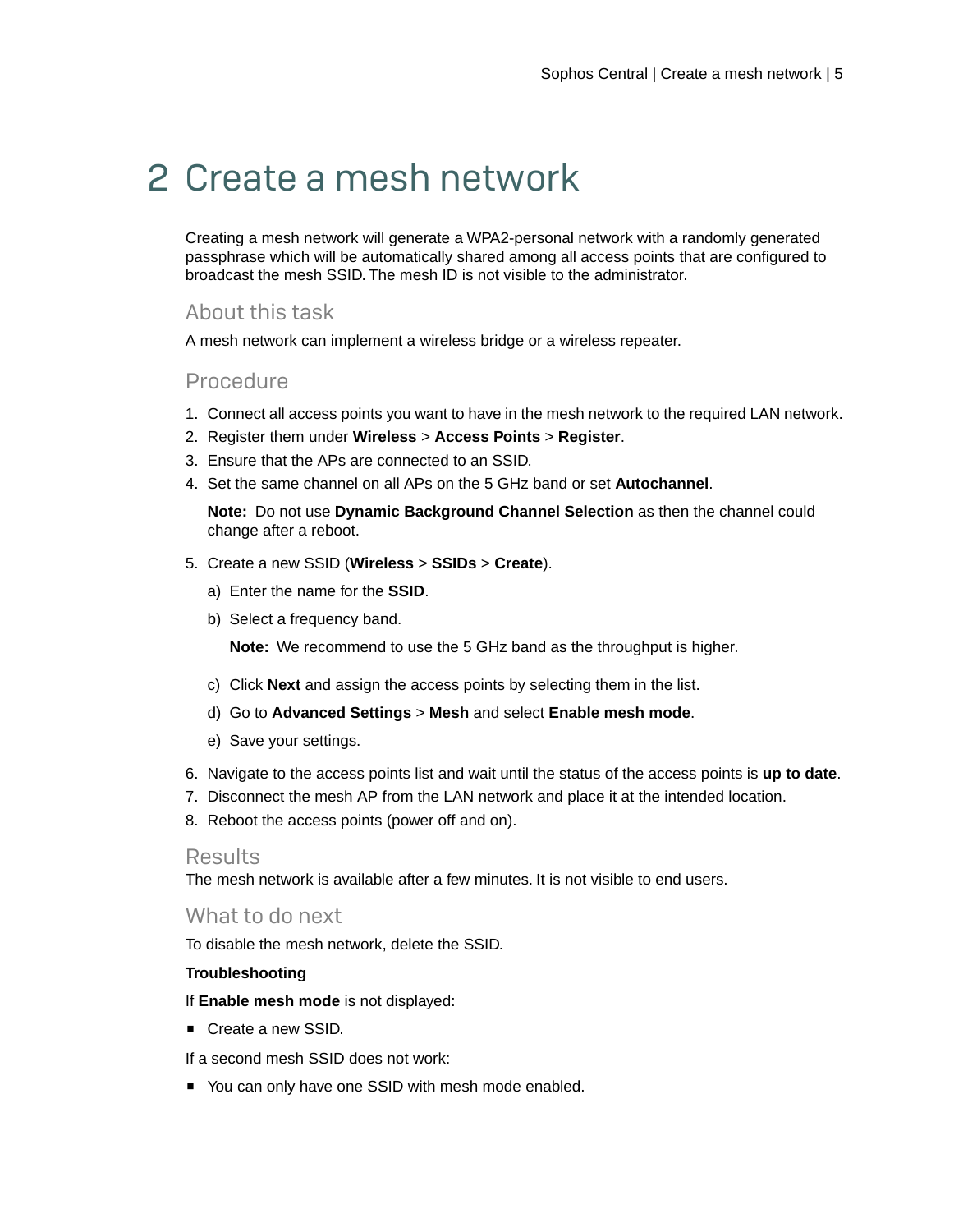The mesh network is not coming up:

- Wait a few minutes for it to appear.
- Check if the Spanning Tree Protocol (STP) blocks your mesh configuration.
- Test the connection by broadcasting only mesh on the root AP and a visible SSID on the repeater AP. If it is visible, mesh works.

The mesh network is not visible to end users:

■ This is normal behavior. Make it visible by creating a separate SSID and adding the same access points as to the mesh network.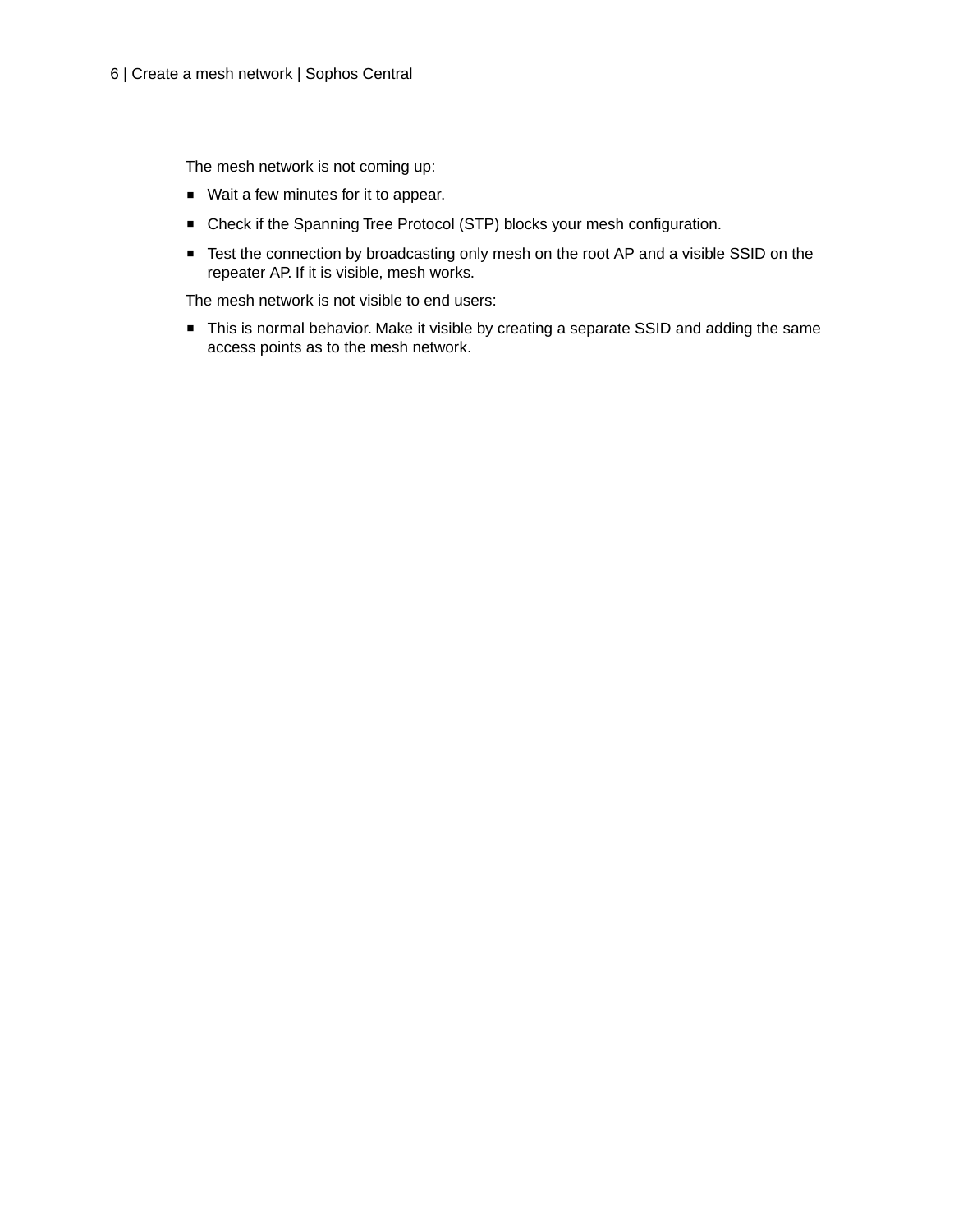## <span id="page-6-0"></span>3 Mesh network not visible

Clients cannot see the network SSID.

The mesh network is established but you cannot see the mesh SSID.

The mesh network may take up to five minutes to be available after configuration.

#### Procedure

- 1. Restart your access points.
- 2. Wait five minutes for the network to appear.

The Spanning Tree Protocol (STP) is blocking your mesh configuration.

### Procedure

- 1. Disable STP.
- 2. Restart your access points.
- 3. Wait five minutes for the network to appear.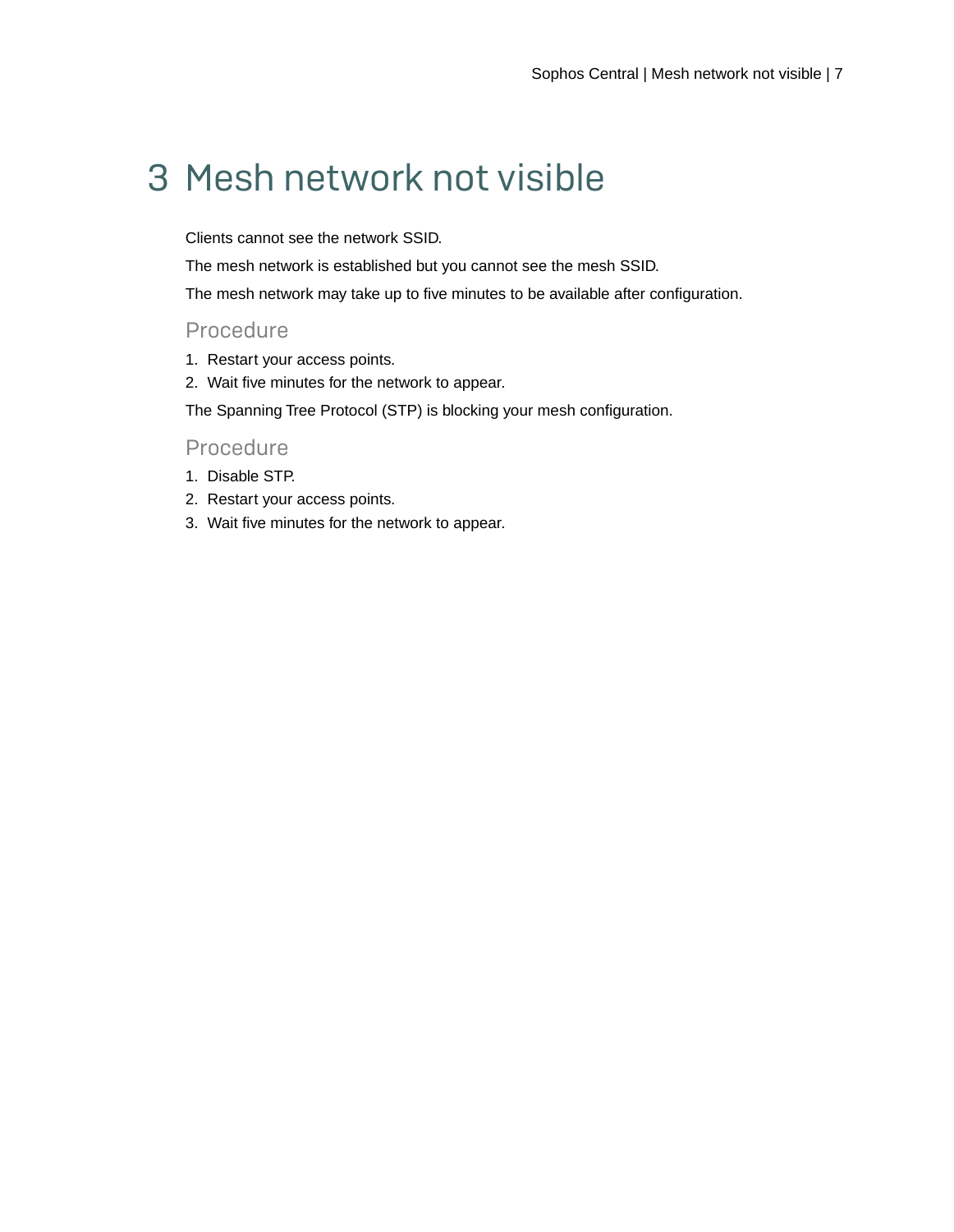## <span id="page-7-0"></span>4 Mesh network not usable

The mesh network is visible but clients cannot connect to the Internet. Mesh network clients can connect to the network but not to the Internet.

#### Procedure

- Check if you have at least one root access point and one mesh access point.
- Ensure that the root access point is connected to the network through a wired LAN connection.
- Check if your mesh access points are on the same channel.
- Ensure that access points that are not part of the mesh network use a different channel.